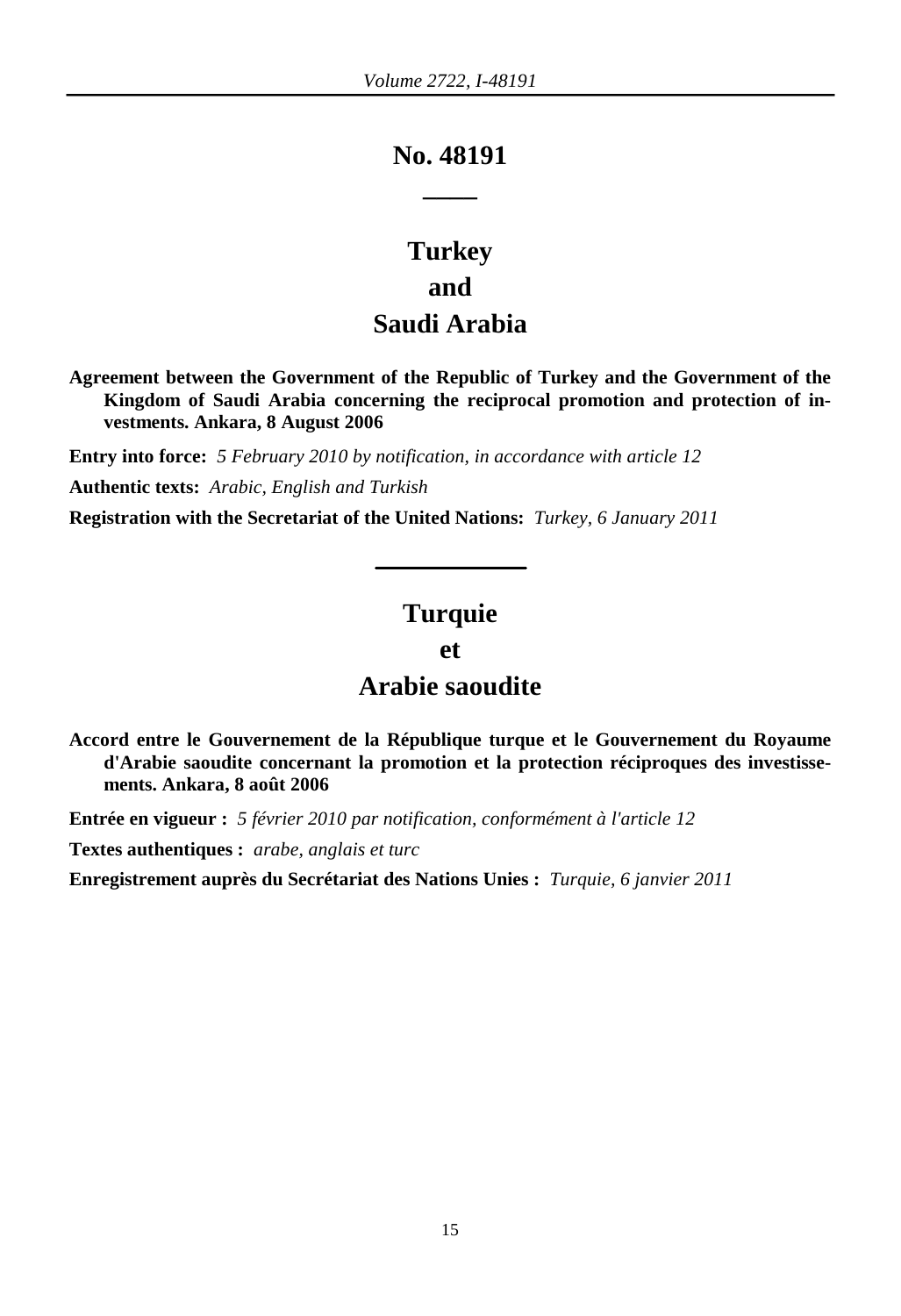[ ENGLISH TEXT – TEXTE ANGLAIS ]

## AGREEMENT BETWEEN THE GOVERNMENT OF THE REPUBLIC OF TURKEY AND THE GOVERNMENT OF THE KINGDOM OF SAUDI ARABIA **CONCERNING** THE RECIPROCAL PROMOTION AND PROTECTION OF INVESTMENTS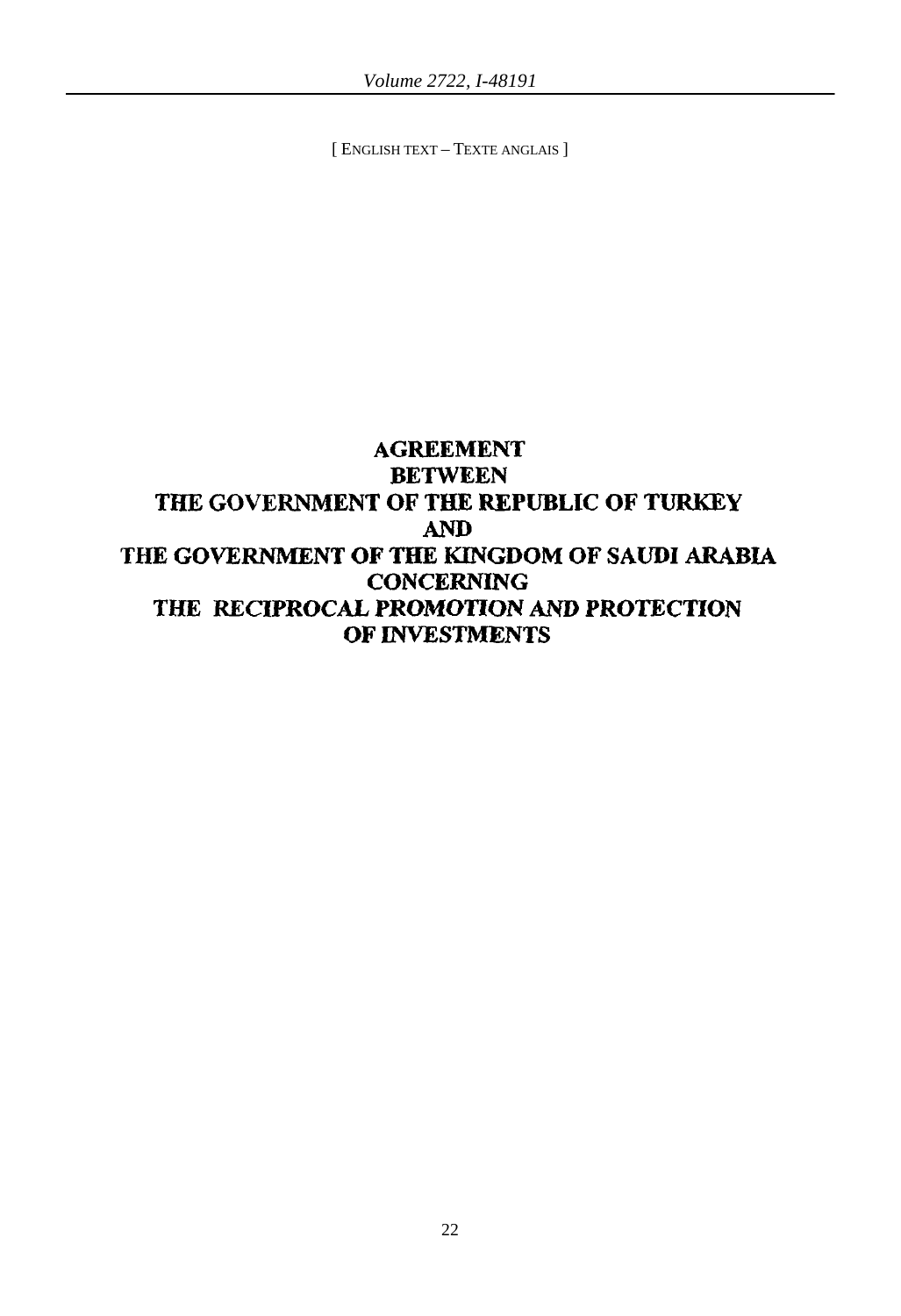The Government of the Republic of Turkey and the Government of the Kingdom of Saudi Arabia, hereinafter called "the Contracting Parties".

Desiring to promote greater economic cooperation between them, particularly with respect to investment by investors of one Contracting Party in the territory of the other Contracting Party.

Recognizing that agreement upon the treatment to be accorded such investment will stimulate the flow of capital and technology and the economic development of the Contracting Parties.

Agreeing that fair and equitable treatment of investment is desirable in order to maintain a stable framework for investment and maximum effective utilization of economic resources, and

Having resolved to conclude an agreement concerning the reciprocal promotion and protection of investments,

Hereby agree as follows: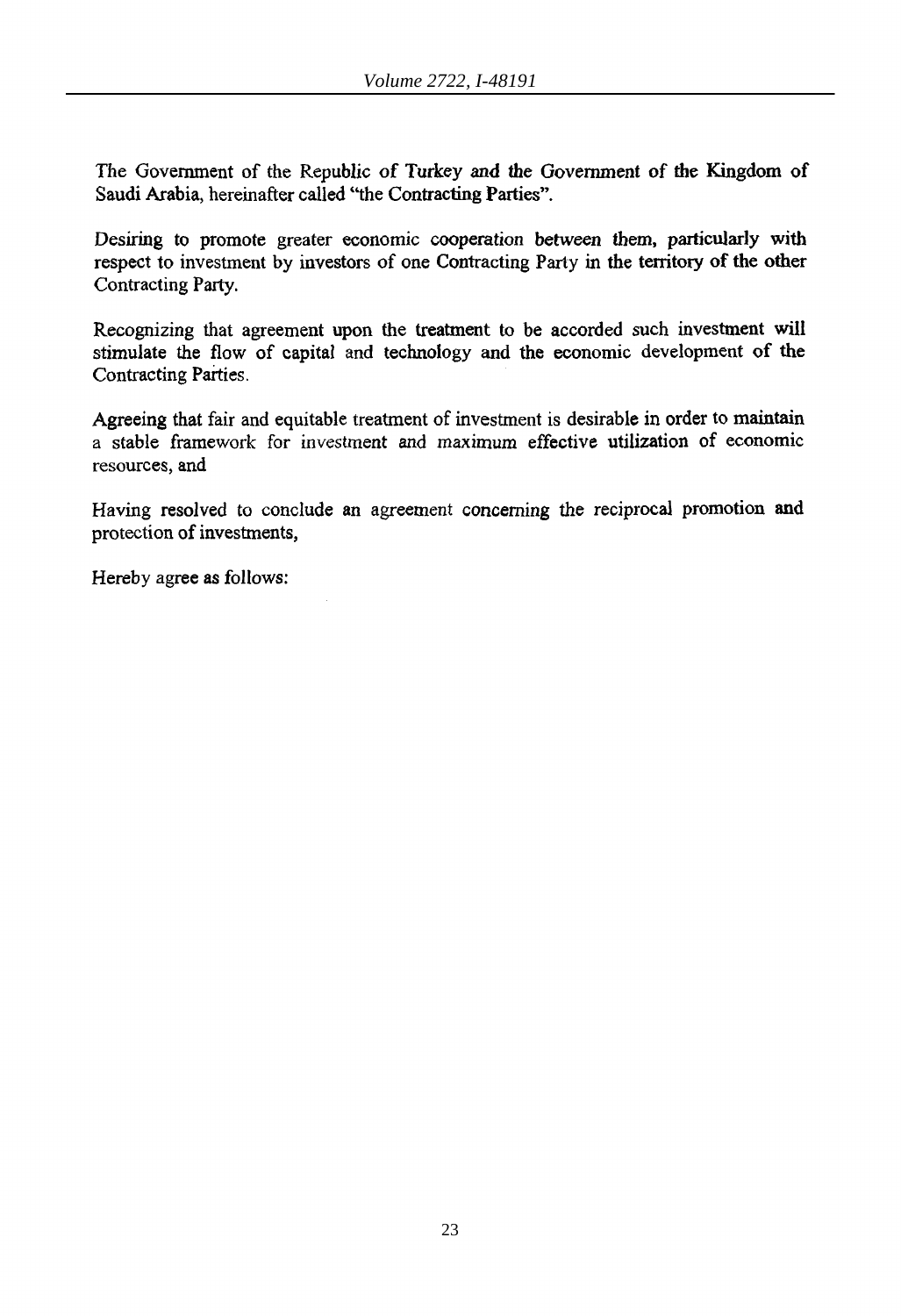## **Article 1 Definitions**

For the purposes of this Agreement;

- 1. The tenn "investment" means every kind of asset, owned or controlled by an investor of a Contracting Party in the territory of the other Contracting Party according to its laws and regulations and in particular, but not exclusively includes:
	- a) movable and immovable property as well as any other rights in rem, such as mortgages, liens and pledges, and similar rights as defined in conformity with the laws and regulations of the Contracting Party in whose territory the property is situated,
	- b) shares, stocks and debentures of companies and any other form of participation in companies
	- c) returns reinvested, claims to money such as loans or to any performance having an economic value, associated with an investment;
	- d) industrial property rights and intellectual property rights such as patents, industrial designs, technical processes, as well as trademarks, trade and business secrets, trade names, goodwill, know~how and other similar rights;
	- e) any right conferred by law or under public contract or business concessions issued according to law.

Any alternation of the form in which assets are invested or reinvested shall not affect their classification as investment, provided that such alteration is not in conflict with the laws and regulations of the Contracting Party in the territory of which the investment is made.

The said term shall refer to all direct investments made in accordance with the laws and regulations in the territory of the Contracting Party where the investments are made.

2. The term "returns" means the amounts yielded by an investment in particular, but not exclusively, includes profit, dividends, royalties, capital gains or any similar fees or payments;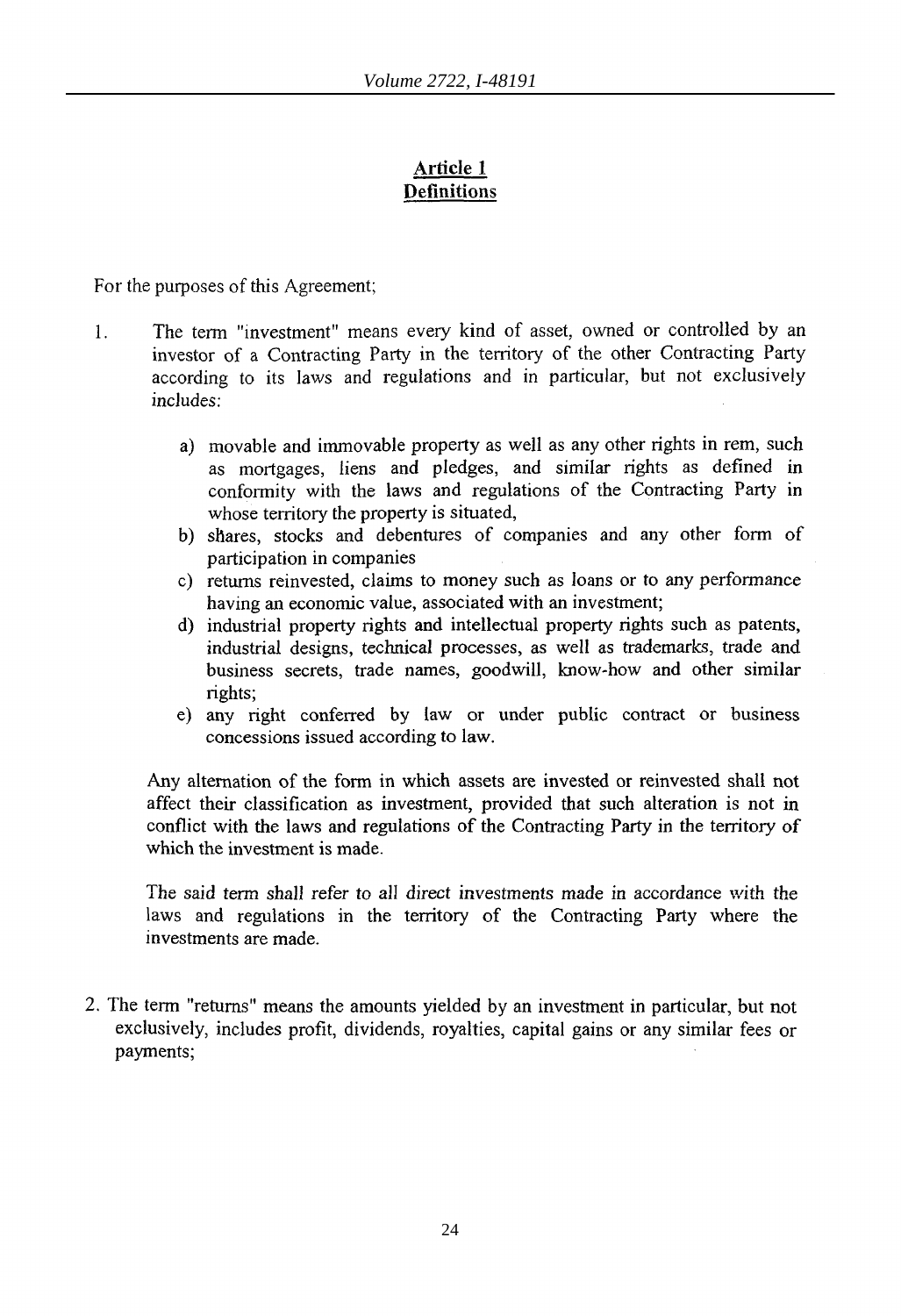- 3. The tenn "investor" means:
	- a) natural persons deriving their status as nationals of either Contracting Party according to its applicable law,
	- b) any entity having legal personality such as corporations, firms, enterprises or business associations incorporated or constituted under the law in force of either of the Contracting Parties and having their headquarters in the territory of that Contracting Party irrespective of whether or not they are of limited liability.
	- c) Government entities and their financial authorities or institutions incorporated or constituted under the law in force of either of Contracting Parties and having their headquarters in the territory of that Contracting Party.
- 4. The "territory" means;
	- (a) In respect of the Republic of Turkey: territory, territorial sea, as well as the maritime areas over which the Republic of Turkey has jurisdiction or sovereign rights for the purposes of exploration, exploitation and conservation of natural resources, pursuant to international law.
	- (b) In respect of the Kingdom of Saudi Arabia: in addition to the zones contained within the land boundaries, the marine and submarine zones over which the *Kingdom* of Saudi Arabia exercise sovereignty and sovereign or jurisdictional rights under international law.

#### Article 2 Promotion and Protection of Investments

- 1. Each Contracting Party shall in its territory promote as far as possible investments by investors of the other Contracting Party and admit such investments in accordance with its laws and regulations. It shall in any case accord such investments fair and equitable treatment.
- 2. Investments of investors of each Contracting Party shall at all times be accorded fair and equitable treatment and shall enjoy full protection in the territory of the other Contracting Party.

Neither Contracting Party shall in any way impair by unreasonable or discriminatory measures the management, maintenance, use, enjoyment, extension, or disposal of such investments.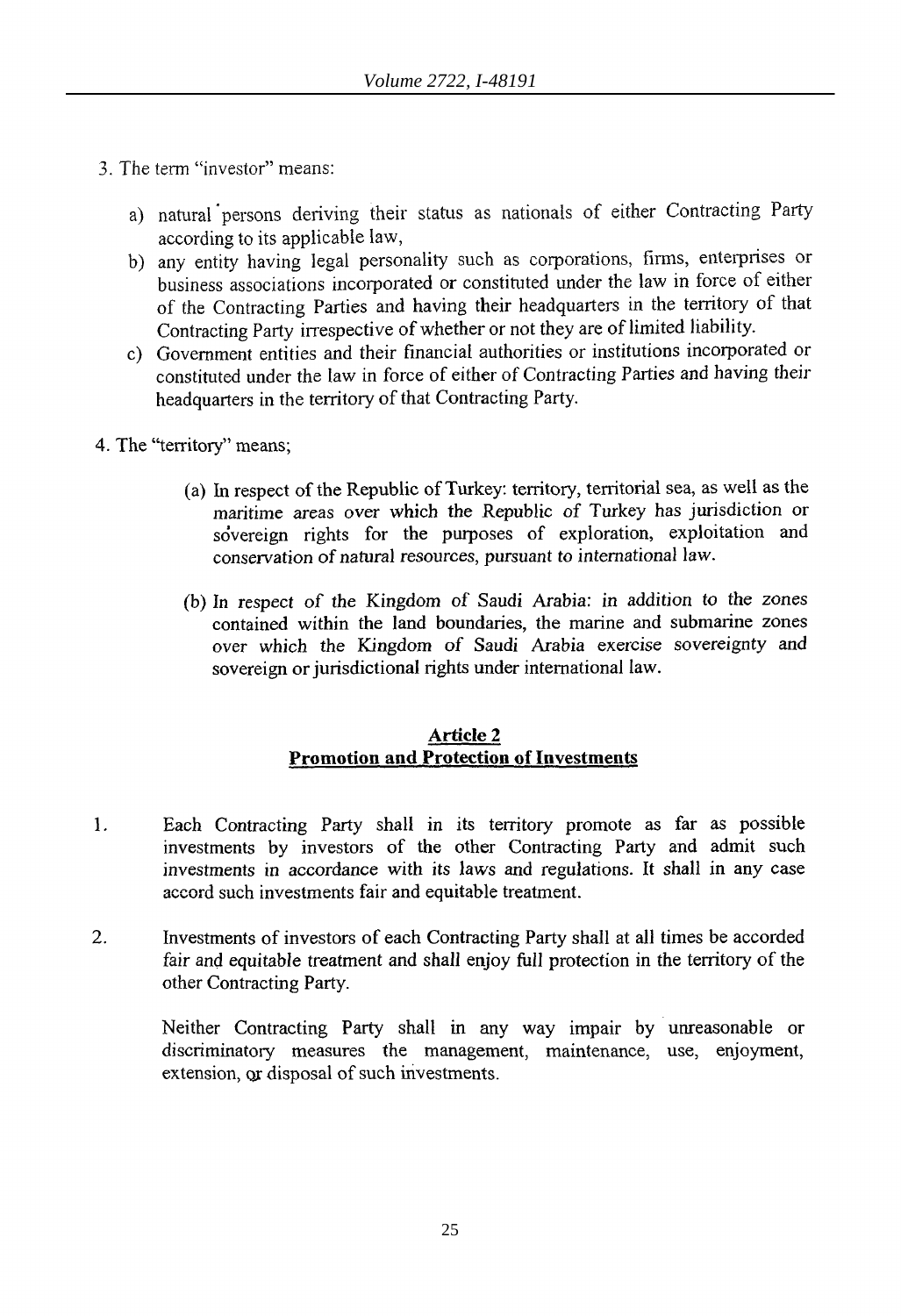## **Article 3 Treatment**

- 1. Each Contracting Party shall grant investments once established in the Republic of Turkey and admitted in the Kingdom of Saudi Arabia and investment returns of the investors of the other Contracting Party a treatment not less favorable than that accorded to investments and investment returns of investors of any third state.
- 2. In accordance with its laws and regulations, each Contracting Party shall grant investments once established in the Republic of Turkey and admitted in the Kingdom of Saudi Arabia and investment returns of the investors of the other Contracting Party a treatment not less favorable than that accorded to investments and investment returns of its investors.
- 3. Each Contracting Party shall accord the investors of the other Contracting Party in connection with the management, maintenance, use, enjoyment or disposal of investments or with the means to assure their rights to such investments like transfers and indemnification or with any other activity associated with this in its territory, treatment not less favorable than the treatment it accords to its investors or to the investors of a third state, whichever is more favorable.
- 4. The Provisions of this Article shall not apply to tax matters, and shall not be construed so as to oblige one Contracting Party to extend to the investors of the other Contracting Party the benefit of any treatment, preference or privilege which may be extended by the former Contracting Party by virtue of any international agreement or arrangement relating wholly or mainly to taxation.
- 5. The non-discrimination, national treatment and most-favored nation treatmentprovisions of this Agreement shall not apply to all actual or future advantages accorded by either Contracting Party to nationals or companies of its own, of Member States of such union, common market or free trade area, or nationals or companies of any other third country, by virtue of its membership of, or association with a customs, economic or monetary union, a common market or a free trade area.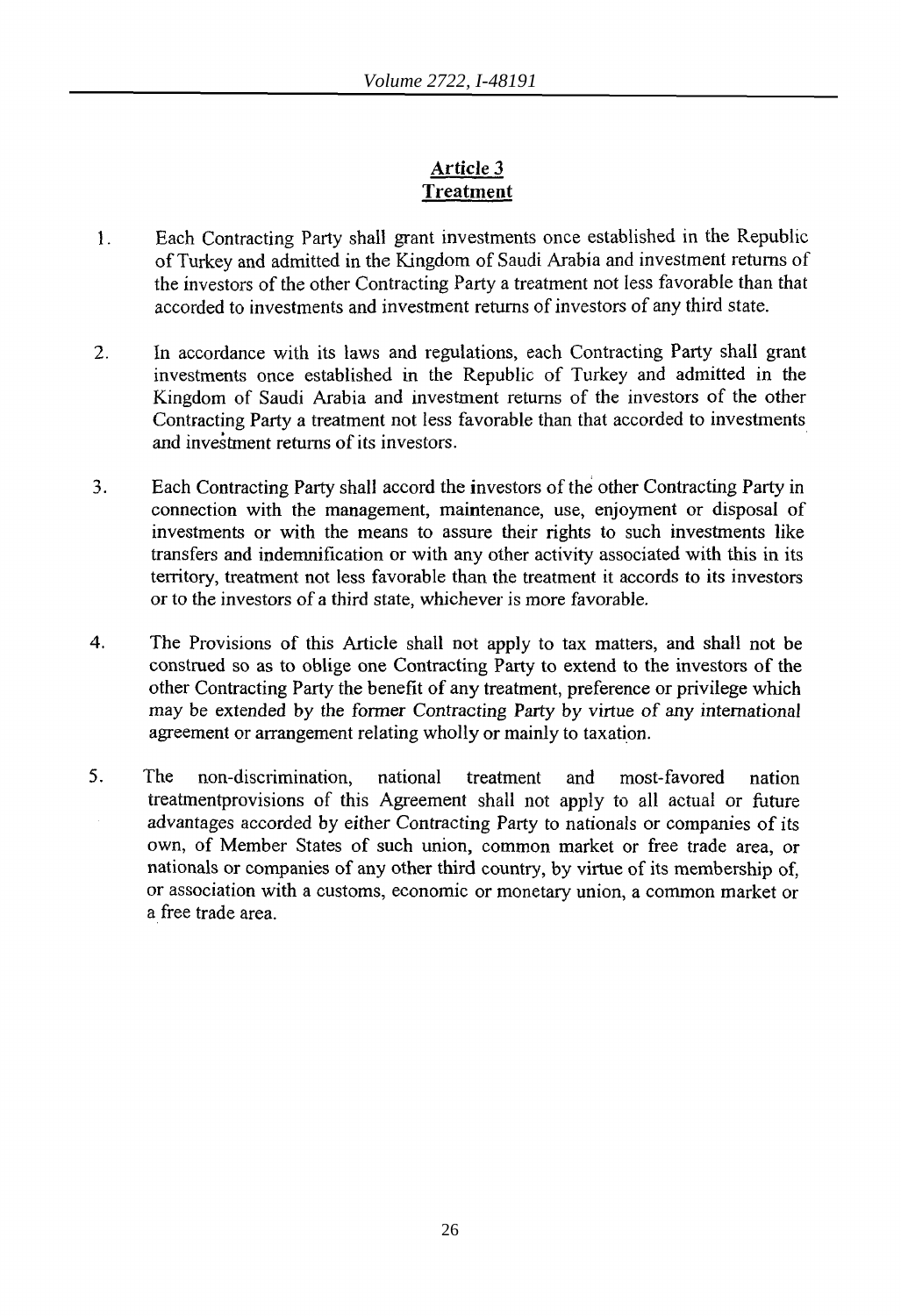#### Article 4 Expropriation and Compensation

1. Investment by investors of either Contracting Party shall not be expropriated, nationalized or directly or indirectly subjected to any other measure the effects of which would be tantamount to expropriation or nationalization by the other Contracting Party except for a public purpose, in a non-discriminatory manner, upon payment of prompt, adequate and effective compensation, and in accordance with due process of law.

Such compensation shall be equivalent to the market value of the expropriated investment immediately before the date on which *the* actual or threatened expropriation, nationalization or comparable measure has become publicly known.

The Compensation shall be paid without delay. In case of delay the compensation shall include an additional payment calculated at a rate applicable from the date of expropriation or nationalization until the time of payment. Such payment shall be freely transferable.

- 2. Investors of either Contracting Party who suffer losses in the territory of the other Contracting Party owing to war or other armed conflict, revolution, or revolt, or other similar events shall be accorded by such other Contracting Party treatment not less favorable than that accorded to its own investors or to investors of any third country, whichever is the most favorable treatment, as regards to restitution; indemnification, compensation or other valuable consideration if accepted by the investor. Such payments shall be freely transferable. The legality of any such expropriation, nationalization or comparable measure and the amount of compensation shall be subject to review by due process of law.
- 3. Investors of either Contracting Party shall enjoy most favored-nation treatment and national treatment in the territory of the other Contracting Party in respect of the matters provided for in this Article.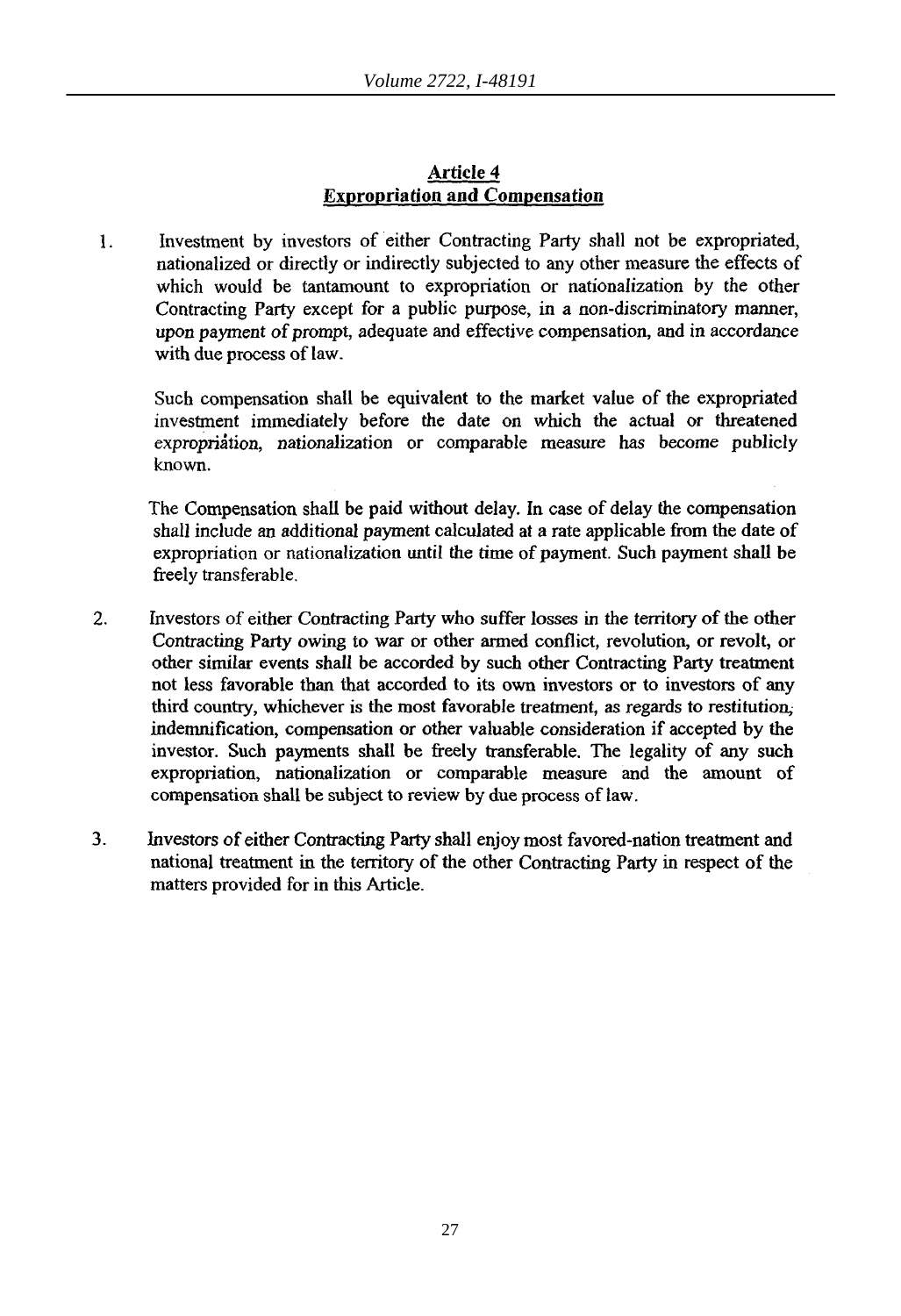#### Article 5 Subrogation

- 1. If a Contracting Party or any of its related agency makes a payment to an investor under an insurance policy against non-commercial risks in respect of an investment made by that investor in the territory of the other Contracting Party, the latter Contracting Party shall recognize the transfer of any rights or claim from the investor or any of its affiliates to the former Contracting Party or any of its related agency.
- 2. The insurer shall not be entitled to exercise any rights other than the rights, which the investor would have been entitled to exercise.
- 3. Disputes between a Contracting Party and an insurer shall be settled in accordance with the provisions of Article 10 of this Agreement.

#### Article 6 Repatriation and Transfer

- 1. Each Contracting party shall ensure all transfers related to an investment to be made freely and without delay into and out of its territory. Such transfers include particularly, though not exclusively:
- a) principal and additional amounts to maintain or increase the investment,
- b) returns,
- c) proceeds from the sale or liquidation of all or any part of an investment,
- d) compensation pursuant to Article 4,
- e) reimbursements and repayment of loans in connection with investments,
- f) salaries, wages and other remunerations received by the nationals of one Contracting Party who have obtained in the territory of the other Contracting Party the corresponding work permits relative to an investment,
- g) payments arising from an investment dispute.
- 2. Transfers shall be made in the convertible currency in which the investment has been made or in any convertible currency at the rate of exchange in force at the date of transfer.
- 3. This rate of exchange shall, in the absence of a market rate of exchange, correspond to the cross rate  $-$  obtained from those rates which would be applied by the International Monetary Fund for conversions of the currencies concerned into Special Drawing Rights.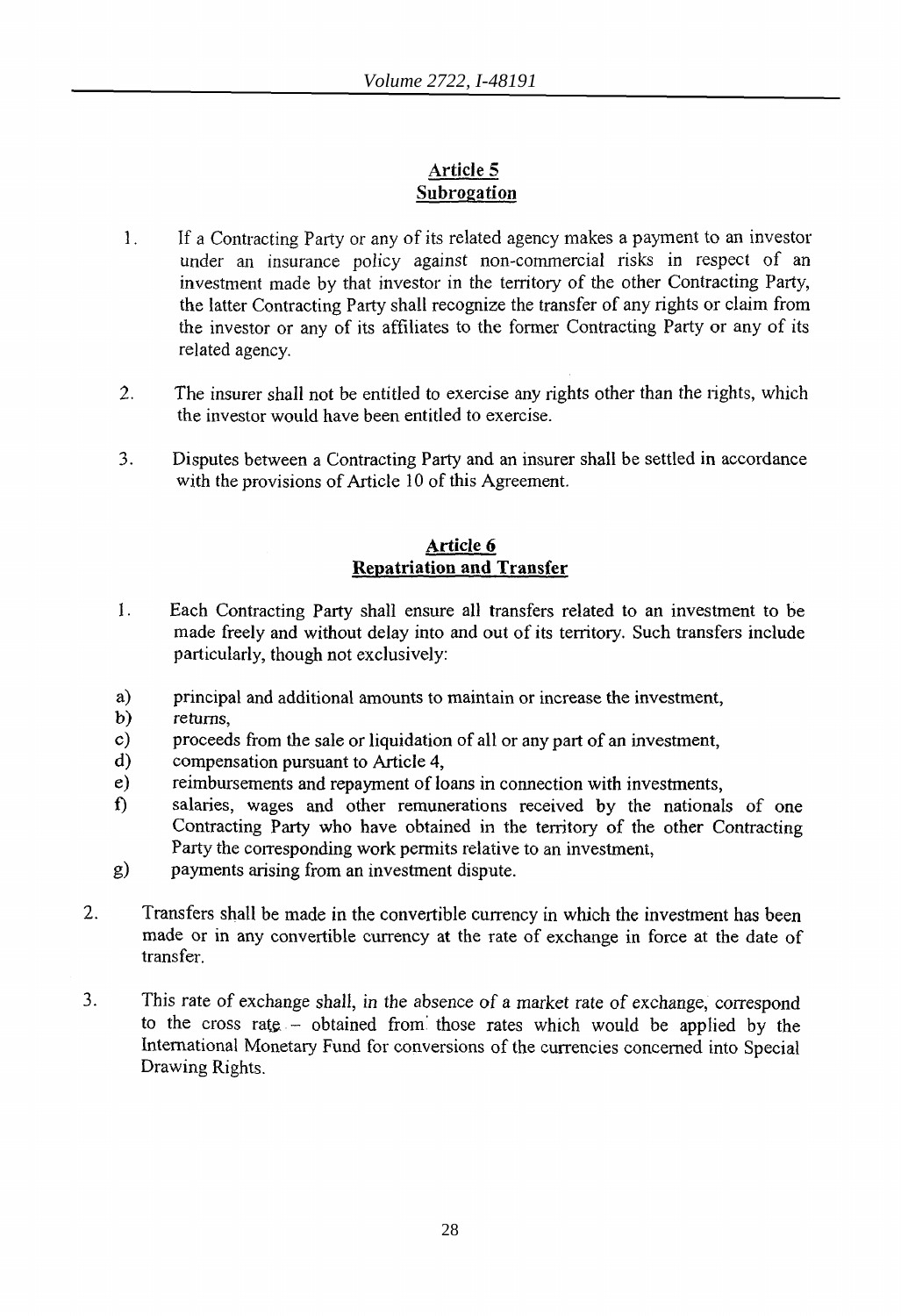#### Article 7 More Favorable Provisions

If the laws and regulations of either Contracting Party or obligations under international law existing at present or established hereafter between the Contracting Parties in addition to this Agreement contain a regulation, whether general or specific, entitling investments by investors of the other Contracting Party to a treatment more favorable than is provided for by this Agreement, such regulation shall to the extent that it is more favorable prevail over this Agreement in this context.

#### Article 8 Scope of Application

This Agreement shall apply to all investments as defined in Article 1 in the territory of one Contracting Party, made in accordance with its national laws and regulations, by investors of the other Contracting Party, whether prior to, or after the entry into force of the present Agreement. However, this Agreement shall not apply to any disputes that have arisen before its entry into force.

#### Article 9 Settlement of Disputes Between The Contracting Parties

- 1. Disputes between the two Contracting Parties concerning the interpretation or application of the Agreement should as far as possible be settled amicably through diplomatic channels.
- 2. In this regard, the Contracting Parties agree to engage in direct and meaningful negotiations to arrive at such solutions. If the Contracting Parties cannot reach an agreement within six months after the beginning of disputes between themselves through the foregoing procedure, the disputes may be submitted, upon the request of either Contracting Party, to an arbitral tribunal.
- 3. Such arbitration tribunal shall be constituted ad hoc as follows: Within two months of receipt of a request, each Contracting Party shall appoint an arbitrator. The two arbitrators shall select a third arbitrator as Chairman, who is a national of a third State. In the event either Contracting Party fails to appoint an arbitrator within the specified time, the other Contracting Party may request the President of the International Court of Justice to make the appointment. Such Chairman shall be appointed within three months from the date on which either Contracting Party has informed the other Contracting Party that it intends to submit the dispute to an arbitration tribunal.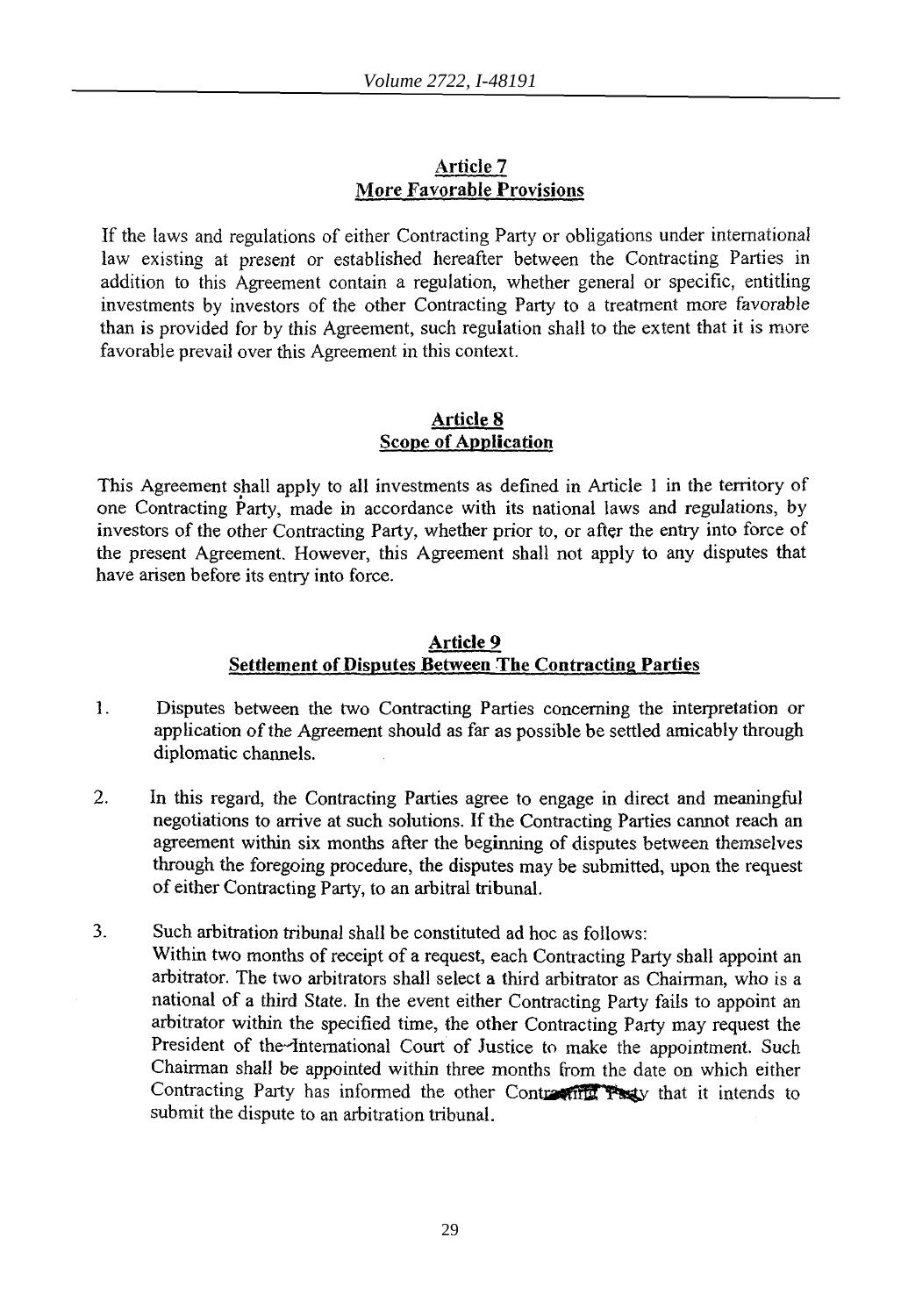- 4. If both arbitrators cannot reach an agreement about the choice of the Chairman within one month after their. appointment, the Chairman shall be appointed upon the request of either *'Contracting* Party by the President of the International Court of Justice.
- 5. If, *in* the cases specified under paragraphs (3) and (4) of this Article, the President of the International Court of Justice is prevented from canying out the said function or if he is a national of either Contracting Party, the appointment shall be made by the Vice-President, and if the Vice-President is prevented from canying out the said function or if he is a national of either Contracting Party, the appointment shall be made by the most senior member of the Court who is not a national of either Contracting Party.
- 6. The arbitration tribunal shall reach its decisions by a majority of votes. Such decisions shall be final and binding. Each Contracting Party shall bear the cost of its own member and the cost of counseling in the arbitration proceedings. The cost of the Chairman and the remaining costs shall be borne in equal parts by the Contracting Parties. The arbitration tribunal may make a different regulation concerning costs. In all other respects, the arbitration tribunal shall determine its own procedure.
- 7. A dispute shall not be submitted to an international arbitration court under the provisions of this Article, if the same dispute has been brought before another international arbitration court under the provisions of Article 10 and is still in the court. This will not impair the engagement in direct and meaningful negotiations between both Contracting Parties.

#### Article 10

## Settlement of Disputes Between One Contracting Party and Investors of *the* Other Contracting Party

1. Disputes between one of the Contracting Parties and an investor of the other Contracting Party, in connection with his investment, shall be notified in writing, including detailed information, by the investor to the recipient Contracting Party of the investment. As far as possible, the investor and the concerned Contracting Party shall endeavor to settle these disputes by consultations and negotiations in good faith.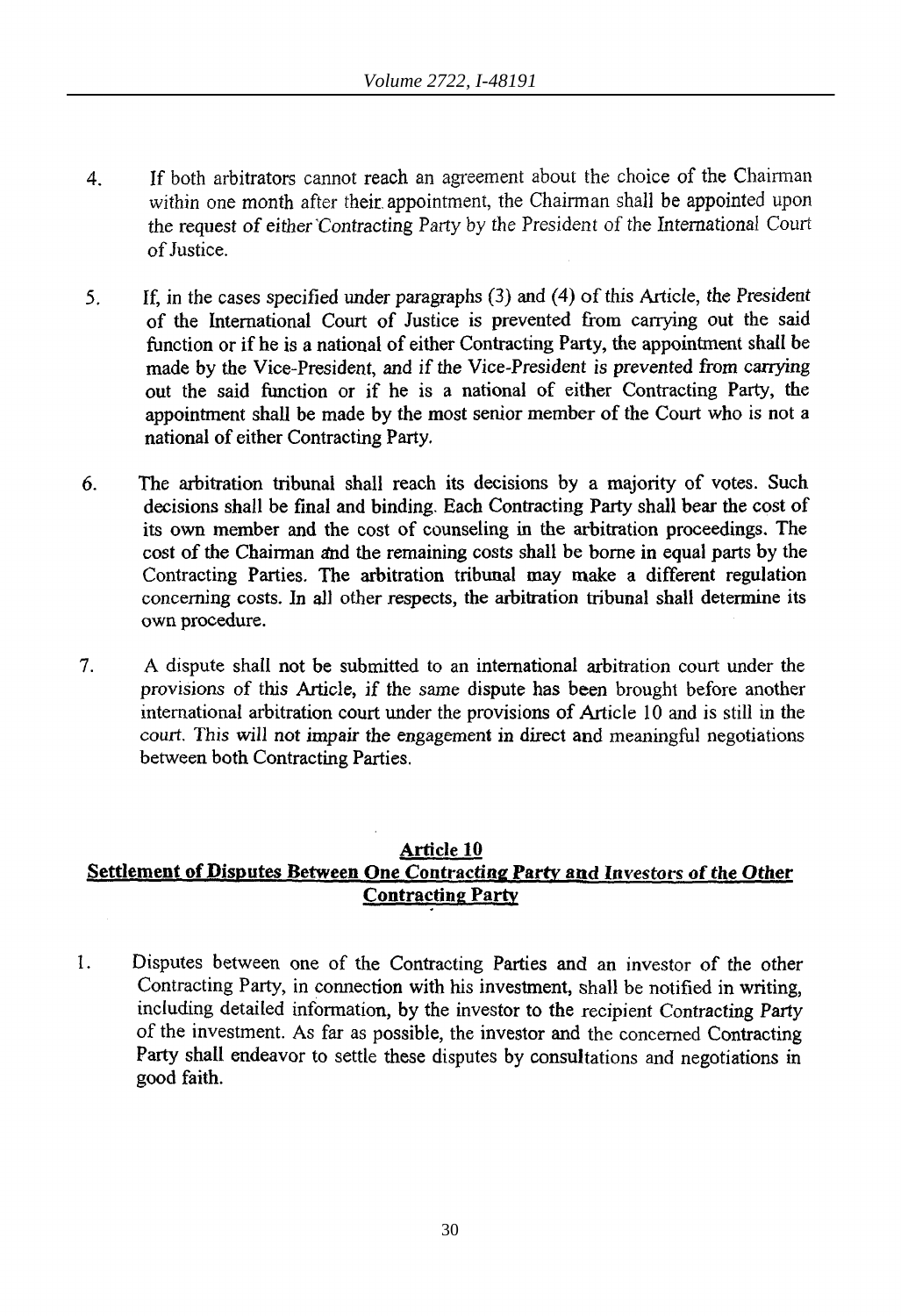- 2. If these disputes, cannot be settled as prescribed in paragraph  $(1)$  of this Article within six months following the date of the request for the settlement has been submitted, the dispute can be submitted, as the investor may choose, to:
- a) the competent court of law of the Contracting Party in whose territory investment was made,
- b) the International Center for Settlement of Investment Disputes (ICSID) set up by the "Convention on Settlement of Investment Disputes Between States and Nationals of other States", in case both Parties become signatories of this Convention,
- c) an ad hoc court of arbitration laid down under the Arbitration Rules of Procedure of the United Nations Commission for International Trade Law (UNCITRAL).
- 3. Notwithstanding the provisions of paragraph 2 of this Article;

both Contracting Parties agrees that the Notifications, submitted respectively by the Republic of Turkey on March 3, 1989 and the Kingdom of Saudi Arabia on May 8, 1980 to the International Centre for the Settlement of Investment Disputes (ICSID) concerning classes of disputes considered suitable or unsuitable for submission to ICSID, will constitute an integral part of this Agreement and the classes of disputes considered unsuitable for submission to ICSID in the aforementioned Notifications shall not be submitted to ICSID or any international dispute settlement mechanism, unless otherwise agreed by the host Contracting Party.

4. If the dispute is submitted in accordance with paragraph (2) to the competent Court of Law of the Contracting Party, the investor cannot at the same time seek the international arbitration. If the dispute is filed for arbitration the award shall be binding and shall not be subject to any appeal or remedy other than those provided for in the said convention. The award shall be enforced in accordance with domestic law.

#### Article **11**  Amendment

This Agreement may be amended by written agreement between the Contracting Parties. Any amendment shall enter into force when each Contracting Party has notified the other that it has completed all internal requirements for entry intorforce of such amendment.